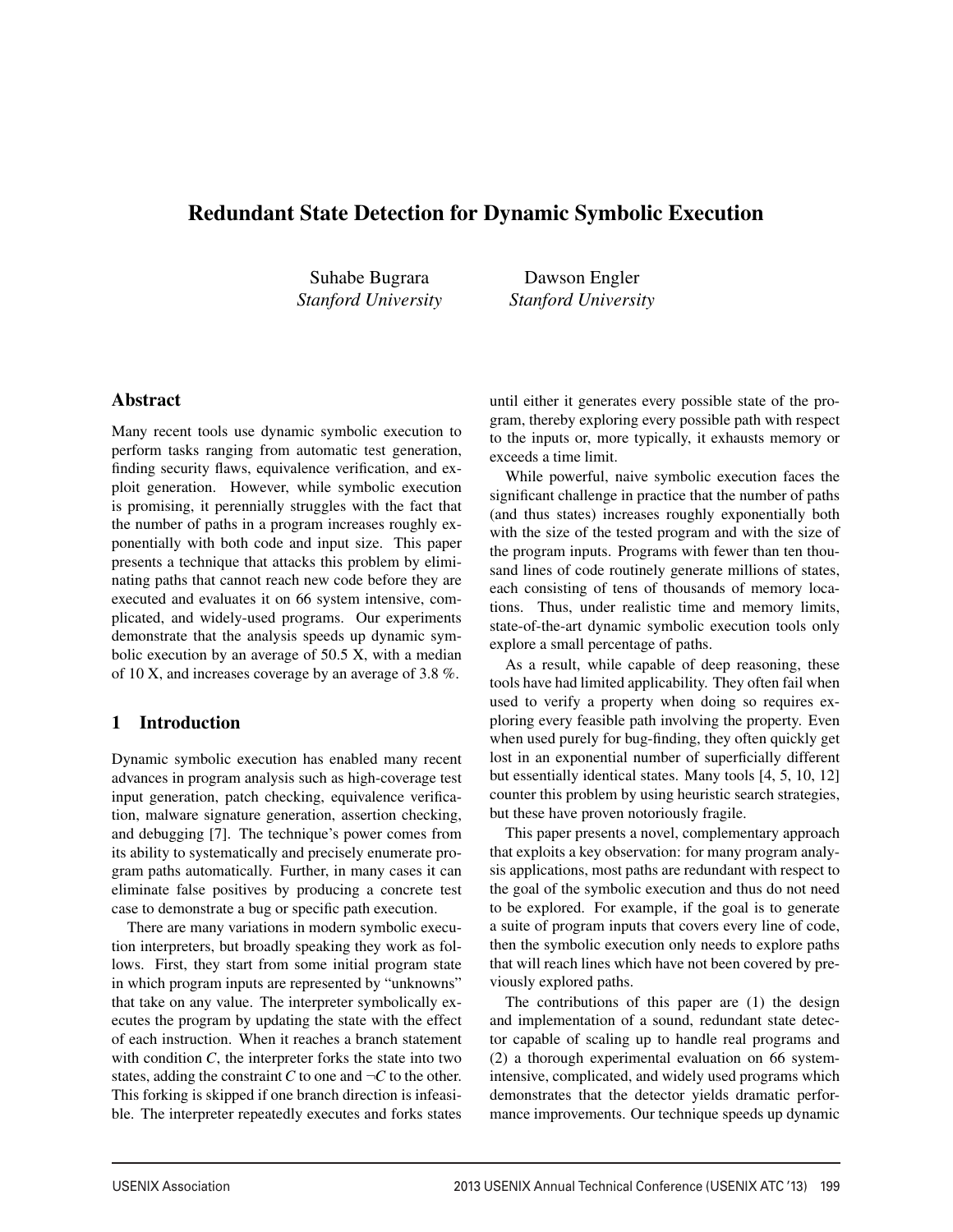symbolic execution by an average of 50.5 X, with a median of 10 X, and increases coverage by an average of 3.8 %. On 12 of the benchmarks, the analysis reduces the state space sufficiently that the tool exhaustively explores all remaining states.

## 2 Overview

In this section, we give an overview of our analysis using the following program, which contains two variables: w and m.

```
1 if (w)2 printf("X");
3 else
4 printf("Y");
5 if (m)
6 exit(0);
7 else
8 exit(1);
```
The program is symbolically executed from four initial states. States consists of a program counter and a set of constraints over program variables. Each of these four initial states starts at line 1. Suppose that state A has the constraints  $\{w = 0, m = 1\}$ , state B has constraints  $\{w =$ 1,  $m = 1$ , state C has constraints  $\{w = 2, m = 1\}$ , and state D has constraints  $\{w = 3, m = 0\}$ . When state A is symbolically executed through the program, it covers the lines 1, 3, 4, 5, and 6; state B covers 1, 2, 5 and 6; state C covers 1, 2, 5, and 6; and state D covers 1, 2, 5, 7, and 8. Figure 1 shows a diagram of the *state tree* produced by symbolically executing the program from these initial states.

As these four initial states are executed over the program, the same lines are covered over and over again. Since our goal is to produce high-coverage test suites and to explore different parts of the program to find bugs, we can avoid a significant amount of redundant work if we discard states that behave similarly to previously executed states. For example, after states A and B are executed to completion, state C will only cover a subset of the lines that A and B covered, so C is redundant and can be eliminated. The challenge is to detect that C is redundant without actually executing it. One simple approach is to compare the constraints of C to the constraints of A and B: if they have the same constraints, then they must follow the same paths, and thus will cover exactly the same lines. However, requiring that two states have identical constraints is unnecessarily conservative.

In this paper, we present an approach that precisely determines which constraints affect whether a state will cover the same lines as a previously executed state. We use *dynamic slicing* [1], a program analysis technique that finds all program statements that affected the value of a variable occurrence for given program inputs. Our



Figure 1: A diagram illustrating the *state tree* produced by symbolically executing the program in Section 2 from the initial states A, B, C, and D. Each state is represented by a circle that is labeled with the state's constraints. Each row of the diagram corresponds to a line of the program. States at exit instructions are denoted by thick borders. Let  $pc_1$  be the program counter of state  $\sigma_1$ . An arrow from state  $\sigma_1$  to state  $\sigma_2$  means that  $\sigma_2$  is the result of executing  $pc_1$  on  $\sigma_1$ . The initial states A, B, C, and D appear in the top row, which corresponds to line 1. Note that the path starting from state A does not reach lines 2, 7, and 8, which is reflected in the diagram by missing circles in those rows along the path.

approach detects which variables affect branch instructions that control uncovered lines and restrict state comparison to constraints that involve these variables. By minimizing the set of constraints used to compare states, the analysis can find more opportunities to eliminate redundant states.

In the remainder of this section, we describe how our analysis works on the example program. As described above, symbolic execution of the program begins with four initial states A, B, C, and D whose program counters are set to line 1. First, state A is selected and a path through lines 1, 3, 4, 5, and 6 is explored until it terminates by executing the exit instruction on line 6. Figure 2 shows four different state trees at various stages of symbolically executing the program using our analysis. The leftmost diagram shows the state tree immediately after the path starting from A terminates. Note that the diagram indicates that the path starting from state B has not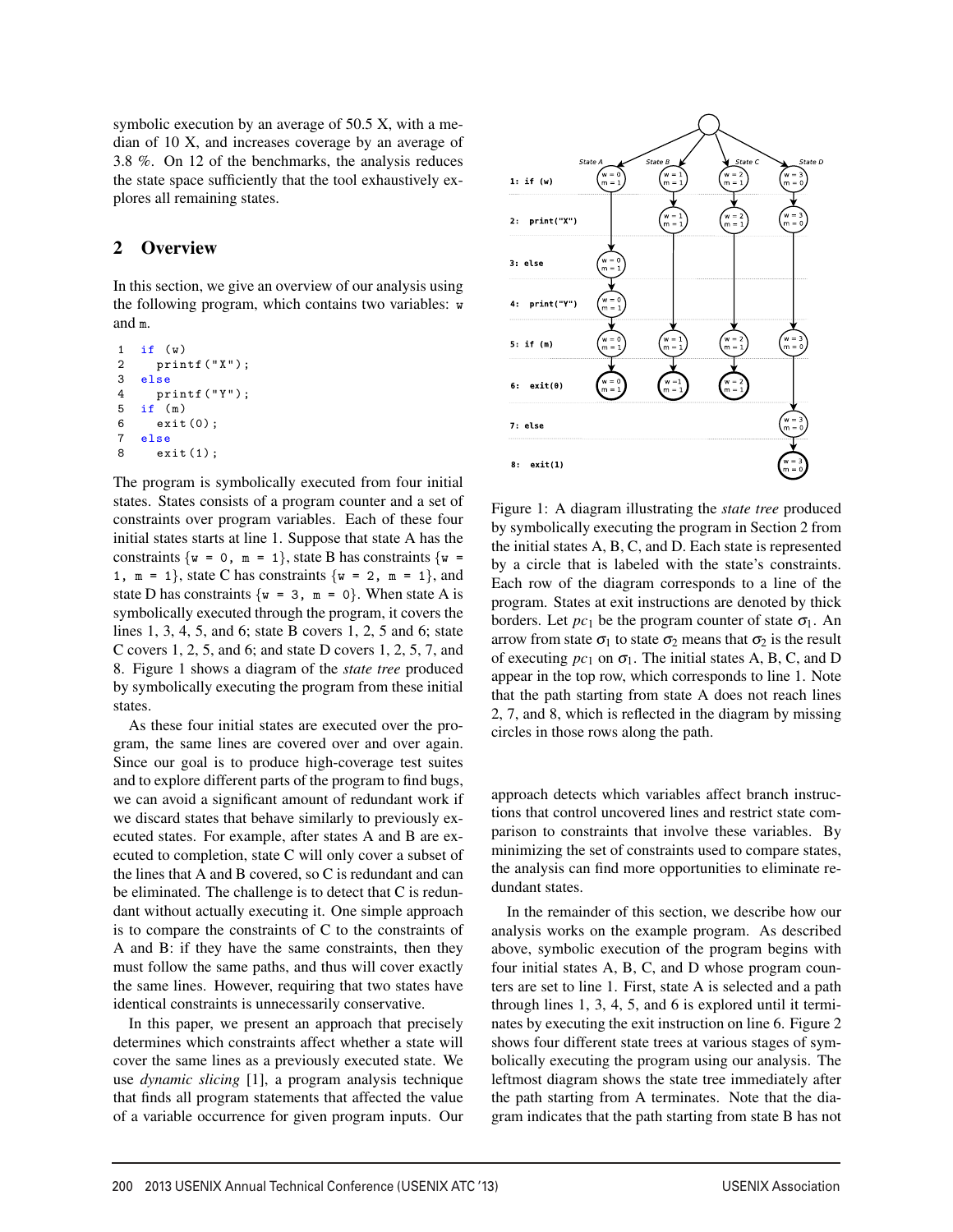

Figure 2: The state tree at four different stages of symbolic execution of the example program in Section 2. The box next to each state contains its *relevant location set*.

3

been explored yet since B has no successor states. At this stage, the uncovered lines are 2, 7 and 8.

As soon as the path starting from initial state A terminates, the analysis determines which variables affected the decisions of branch instructions along the path that controlled each uncovered line. We call these variables *relevant locations*. A set of relevant locations at each point along the terminated path is computed backwards starting from the termination point. For example, the set of relevant locations at line 1 along this path is  $\{m, w\}$  because, at this stage of symbolic execution, lines 2, 7, and 8 are uncovered, and both m and w affect the decisions of the branches that control these lines. Similarly, the relevant location set at line 5 is  $\{m\}$ , because, from line 5 onward, the only variable that affects the decision of a branch that controls an uncovered line is m.

After the analysis has computed a relevant location set for each of the previously executed states along this terminated path, it can now try to *match* any of the currently running states to the previously executed ones that have the same program counter. For example, our analysis tries to *match* the currently running state B to the previously executed state A. This matching is performed by looking up the relevant location set of state A, which is {m,w}, and checking whether the constraints of state A that involve m and w *imply* the constraints of state B that involve m and w. Because the constraints differ on variable w, the analysis determines that no match exists, and thus, it cannot eliminate B.

Next, the path starting at state B executes line 1 and moves to line 2. The second diagram from the left in Figure 2 shows the state tree at this stage of symbolic execution, which illustrates an important aspect of our analysis. Now, lines 1, 2, 3, 4, 5, and 6 are all covered, which means that the branch on line 1 no longer controls an uncovered line. Our analysis immediately detects this change and *refines* the relevant location sets along the path starting from state A by removing w because w no longer affects the decision of a branch that controls an uncovered line. Dynamically adjusting the relevant location sets as more lines become covered increases our analysis's ability to eliminate redundant states. As a result, in many cases, the analysis can eliminate all states, exhaustively exploring the state space and *soundly proving* that the remaining uncovered lines are dead code with respect to the modeled environment.

After the refinement of the relevant location sets, the analysis tries to match the currently running state on line 2 to other previously executed states along terminated paths. The analysis fails to find a match because, so far, no other states have reached line 2, so there's nothing to compare it to. Thus, the path continues executing until it reaches line 5 as illustrated in the third state tree from the left in Figure 2. Let this state be called  $\sigma_{B,5}$  because it is generated on the path that started from state B and its program counter is line 5. Again, the analysis tries to find a match for  $\sigma_{B,5}$  and sees that a previously executed state on the terminated path starting from A has the same program counter. Let this state be called  $\sigma_{A,5}$ .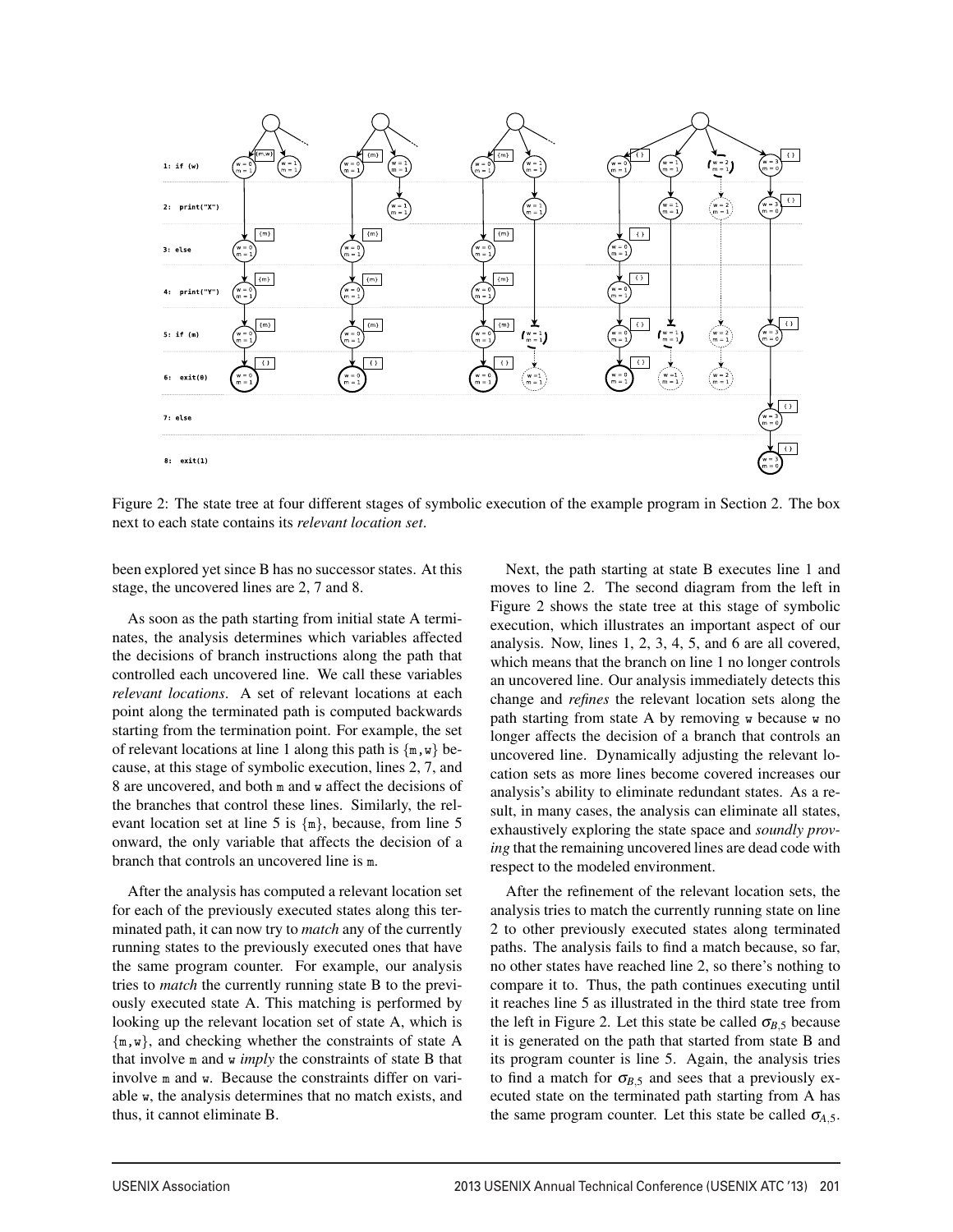Now, the analysis checks to see if  $\sigma_{A,5}$ 's constraint set implies  $\sigma_{B,5}$ 's constraint set with respect to the relevant location set associated with  $\sigma$ <sub>A,5</sub>. In this case, a match does exist:  $\sigma_{A,5}$ 's constraint set is {w=0,m=1},  $\sigma_{B,5}$ 's constraint set is  $\{w=1, m=1\}$ , and  $\sigma_{A,5}$ 's relevant location set is m. Note that even though their constraint sets differ on w, a match still exists because w is not relevant to covering the remaining lines 7 and 8. After finding the match, the analysis *prunes*  $\sigma_{B,5}$  by eliminating it from symbolic execution and deallocating it. Figure 2 illustrates that  $\sigma_{B,5}$ has been pruned by giving it a thick, dashed border.

Next, the analysis performs the same process on the paths starting from states C and D. State C is pruned immediately because it matches state A on m. State D is never pruned. The analysis tries to match states along the path starting from D to the previously executed states, but it finds that they always differ on m: in state D, m is 0 and in the other three states, it is 1. The path starting from D proceeds until it reaches the uncovered lines 7 and 8 and then terminates when it reaches the exit instruction on line 8.

The fourth state tree in Figure 2 illustrates the final state tree generated at the end of the symbolic execution. Note that because all lines are now covered, the relevant location sets for every state have been *refined* to the empty set because there are no longer any more branch instructions that control uncovered lines.

### 3 Redundant State Detector

This section explains how the redundant state detector dynamically monitors symbolic execution and eliminates redundant states. Algorithm 1 gives a high-level description of the different parts of the detector and how they interact with symbolic execution. The boxed lines are performed by the detector, and the non-boxed ones are performed by normal symbolic execution, which we discuss first.

Symbolic execution uses a worklist algorithm to generate and execute states until the entire state space is explored. A state consists of both a program counter and a constraint set that encodes the sequence of branch decisions made by the state thus far in terms of program memory locations. Line 2 initializes the worklist with special states in which global variables are initialized and program arguments have been assigned to arrays of "unknowns" which can take on any value. On each iteration of the worklist algorithm, line 4 selects and removes a state with constraint set *C* from the worklist. If the state is at a branch, lines 6 - 10 create two copies of the state and place them on the worklist if their paths are feasible. Otherwise, line 12 updates the state with the effects of the instruction specified by its program counter, which is then incremented on the following line. If the state has

reached a program exit, line 21 generates concrete program inputs that drive program execution down the corresponding path, and then line 22 deletes the state. Otherwise, the state is inserted into the worklist on line 24.

|                         | <b>input:</b> A program and a set of initial states                                          |  |  |  |  |  |  |  |  |
|-------------------------|----------------------------------------------------------------------------------------------|--|--|--|--|--|--|--|--|
| 1                       | ConstructStaticControlDepGraph()                                                             |  |  |  |  |  |  |  |  |
| $\overline{2}$          | worklist $\leftarrow$ InitialStates                                                          |  |  |  |  |  |  |  |  |
| 3                       | while worklist $\neq \emptyset$ do                                                           |  |  |  |  |  |  |  |  |
| $\overline{\mathbf{4}}$ | state $c \leftarrow$ worklist.pop()                                                          |  |  |  |  |  |  |  |  |
| 5                       | <b>if</b> state <sub>C</sub> at branch condition B then                                      |  |  |  |  |  |  |  |  |
| 6                       | $(\mathsf{state}_{B}, \mathsf{state}_{\neg B}) \leftarrow \mathsf{Fork}(\mathsf{state}_{C})$ |  |  |  |  |  |  |  |  |
| 7                       | <b>if</b> $C \wedge B$ is satisfiable <b>then</b>                                            |  |  |  |  |  |  |  |  |
| 8                       | worklist.insert(state <sub>B</sub> )                                                         |  |  |  |  |  |  |  |  |
| 9                       | <b>if</b> $C \wedge \neg B$ is satisfiable <b>then</b>                                       |  |  |  |  |  |  |  |  |
| 10                      | worklist.insert(state <sub><math>\neg B</math></sub> );                                      |  |  |  |  |  |  |  |  |
| 11                      | else                                                                                         |  |  |  |  |  |  |  |  |
| 12                      | Execute (state $_C$ )                                                                        |  |  |  |  |  |  |  |  |
| 13                      | increment state <sub>C</sub> 's program counter                                              |  |  |  |  |  |  |  |  |
| 14                      | $UpdateDynamicDepGraph(stateC)$                                                              |  |  |  |  |  |  |  |  |
| 15                      | <b>if</b> state <sub>C</sub> .pc was previously uncovered <b>then</b>                        |  |  |  |  |  |  |  |  |
|                         | $UpdateRelBranchSet(\text{state}_{C})$                                                       |  |  |  |  |  |  |  |  |
| 16                      |                                                                                              |  |  |  |  |  |  |  |  |
| 17                      | RefineRelLocSets()                                                                           |  |  |  |  |  |  |  |  |
| 18                      | FindMatch(state <sub>C</sub> )                                                               |  |  |  |  |  |  |  |  |
| 19                      | if state <sub>C</sub> has match or is at program exit then                                   |  |  |  |  |  |  |  |  |
|                         |                                                                                              |  |  |  |  |  |  |  |  |
| 20                      | $ConstructReILockets(state_C)$                                                               |  |  |  |  |  |  |  |  |
| 21                      | compute test inputs for state <sub>C</sub>                                                   |  |  |  |  |  |  |  |  |
| 22                      | <i>delete</i> state $\epsilon$                                                               |  |  |  |  |  |  |  |  |
| 23                      | else                                                                                         |  |  |  |  |  |  |  |  |
| 24                      | worklist.insert(state $_C$ )                                                                 |  |  |  |  |  |  |  |  |
|                         |                                                                                              |  |  |  |  |  |  |  |  |



We now discuss the statements of Algorithm 1 performed by the redundant state detector. On line 1, the detector constructs a *static control dependence graph* to keep track of which static branches are *relevant* in the sense that they control a line that has not yet been covered by symbolic execution as described in Section 3.1. Line 14 updates the *dynamic dependence graph* immediately after every call to Execute with the effects of the recently executed instruction. This graph, which is described in Section 3.2.1, tracks the dynamic data dependencies between two writes as well as the dynamic control dependencies between a dynamic branch and the writes it controls.

On line 15, the algorithm checks whether the state has reached a previously uncovered instruction. If so, on line 16, the detector uses the static control dependence graph to update the current set of relevant static branches. Then, on line 17, it*refines* all relevant constraint sets constructed thus far because they may contain reads that are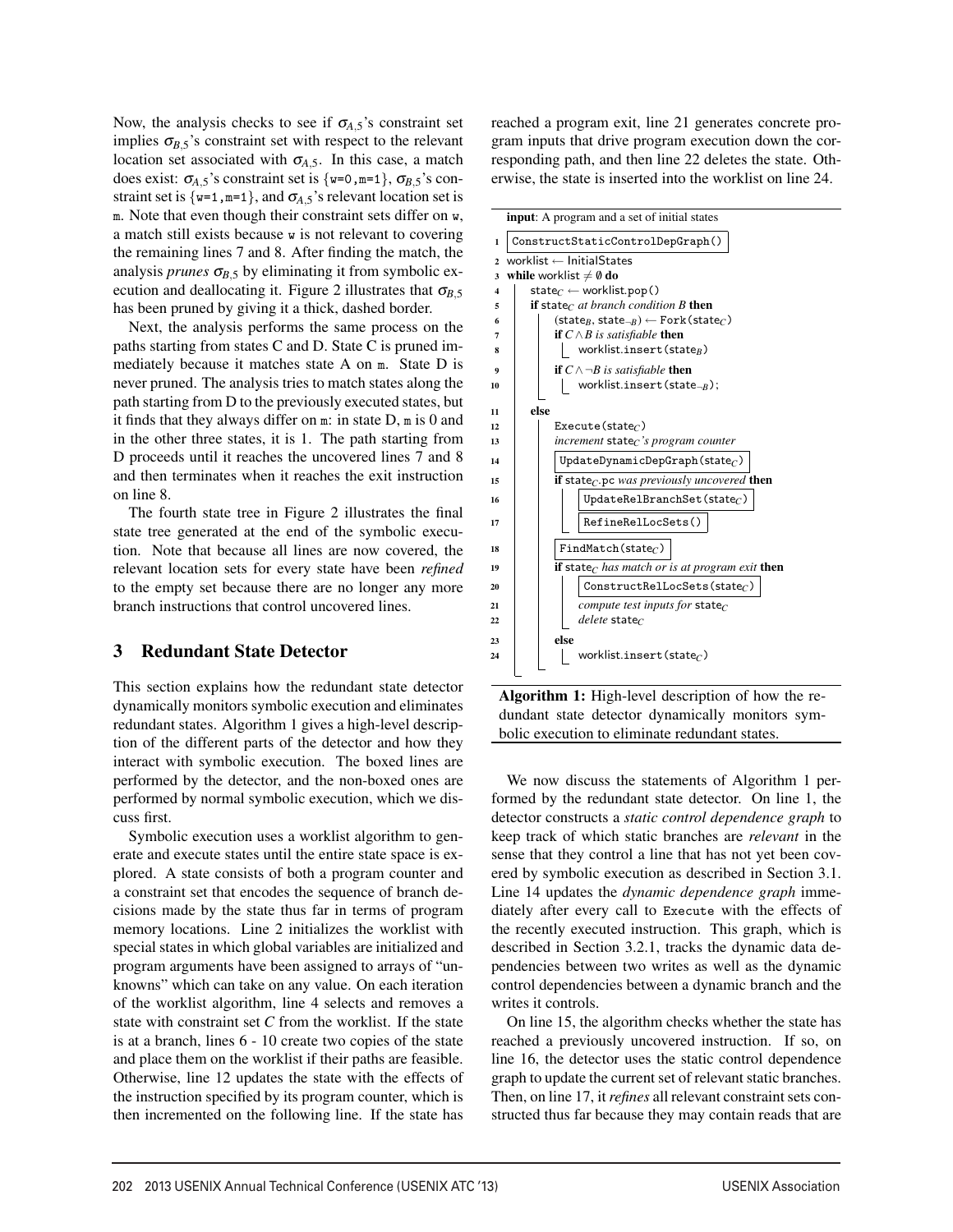no longer relevant as described in Section 3.4.

On line 18, as described in Section 3.3, the detector searches for a relevant constraint set constructed along a previously explored path that matches the state. A successful match implies that the state is redundant. As soon as a state reaches a program exit or is pruned, the detector dynamically slices the part of the dynamic dependence graph corresponding to the path followed by the state to determine which reads along the path were *relevant* in the sense that they potentially affected whether the state reached an uncovered instruction. Section 3.2 describes how the call on line 20 extracts the dynamic slice and how the slice is used to construct relevant constraint sets.

### 3.1 Relevant Static Branches

The most basic component of the redundant state detector is identifying which static branches of the program are *relevant*. A static branch is *relevant* if the outcome of its condition may affect whether an uncovered instruction is reachable. Consider the simplified code snippet from the Unix utility chown below. Suppose for now that the program never exits before line 11—we explain how we handle *embedded halts* in Section 3.2.3.

```
1 if (reference_file) {<br>2 if (stat (\ldots))
      if (stat (\ldots))3 error (...); // uncovered
4 ...;
5 } else {
6 if (parse_user_spec (\ldots))<br>7 error (\cdot).
         error ( \ldots );
8 ...;
9 }
10 if (chopt.recurse & preserve_root)
11 ...; // uncovered
```
Because lines 3 and 11 are uncovered, the branches if(reference file) on line 1, if(stat(...)) on line 2 and if(chopt.recurse & preserve\_root) on line 10 are the relevant static branches since they affect whether an uncovered instruction is reachable.

The detector identifies the relevant static branches of a program by constructing a *static control dependence graph* [17] whose nodes are the static instructions of the program and whose edges  $(b, i)$  signify that branch *b statically controls* instruction *i*, so the outcome of *b*'s condition affects whether *i* is executed. A static branch *b* is relevant if there exists a path in the static control dependence graph from *b* to some uncovered instruction *i*. For example, the static control dependence graph for this code snippet contains four nodes: one for each branch condition on lines 1, 2, 6, 10. The static branch if(reference file) on line 1 is relevant because line 3 is uncovered, and the graph has a path from line 1 to line 3 via line 2.

Note that the set of relevant static branches gets smaller and smaller as more instructions are reached and

become covered. Thus, every time a state reaches an uncovered instruction, the detector updates the set of relevant static branches as shown in Algorithm 1, line 16.

## 3.2 Relevant Locations

The detector determines that a state is redundant by comparing it to previously executed states. Conceptually, to perform this comparison, it records a complete history of the symbolic execution by taking a *snapshot* of each state every time it executes an instruction. The *k*th *snapshot* of a state is simply a copy of the state's constraint set immediately after it executes the *k*th instruction along its path.

If a snapshot's constraint set is equivalent to a state's constraint set, then the detector concludes that the state is redundant and eliminates it. However, this condition is unnecessarily conservative in the sense that a state may be redundant even if its constraint set is not entirely equivalent to a snapshot's. For example, if a snapshot's constraint set is a *subset* of a state's constraint set, then the detector can also conclude that the state is redundant because the state is "more constrained" than the snapshot and thus will not explore any new relevant behaviors of the program.

We say that this subset condition is more *precise* than the equivalence condition because its weaker and thus allows the detector to find more redundant states. We also say that it is*sound* because, even though it is weaker, it never concludes that a state is redundant when it is not.

This approach faces two practical challenges: how to incrementally encode every snapshot of the symbolic execution efficiently, and how to compare a state to a snapshot precisely. The detector addresses both challenges simultaneously using *dynamic slicing*, a program analysis technique that identifies which instructions along a path affect the value of a given memory location [1].

As soon as a state reaches a program exit, the detector dynamically slices the path taken by the state to identify, at every *k*th instruction along the path, which locations are *relevant* in the sense that they potentially affected the outcome of the decision of a relevant static branch further down the path. We refer to the relevant locations at the *k*th instruction along a path taken by a state as the state's *k*th *relevant location set*. Note that the relevant location sets for a state are not constructed until it has reached a program exit to ensure that no relevant locations are missed.

We use relevant location sets to devise an even more precise, yet sound, condition for detecting that a state is redundant: if the constraints of a snapshot that *depend on a relevant location* is a subset of the set of constraints of a state that *depend on a relevant location*, then the state is redundant. Conceptually, the constraints in constraint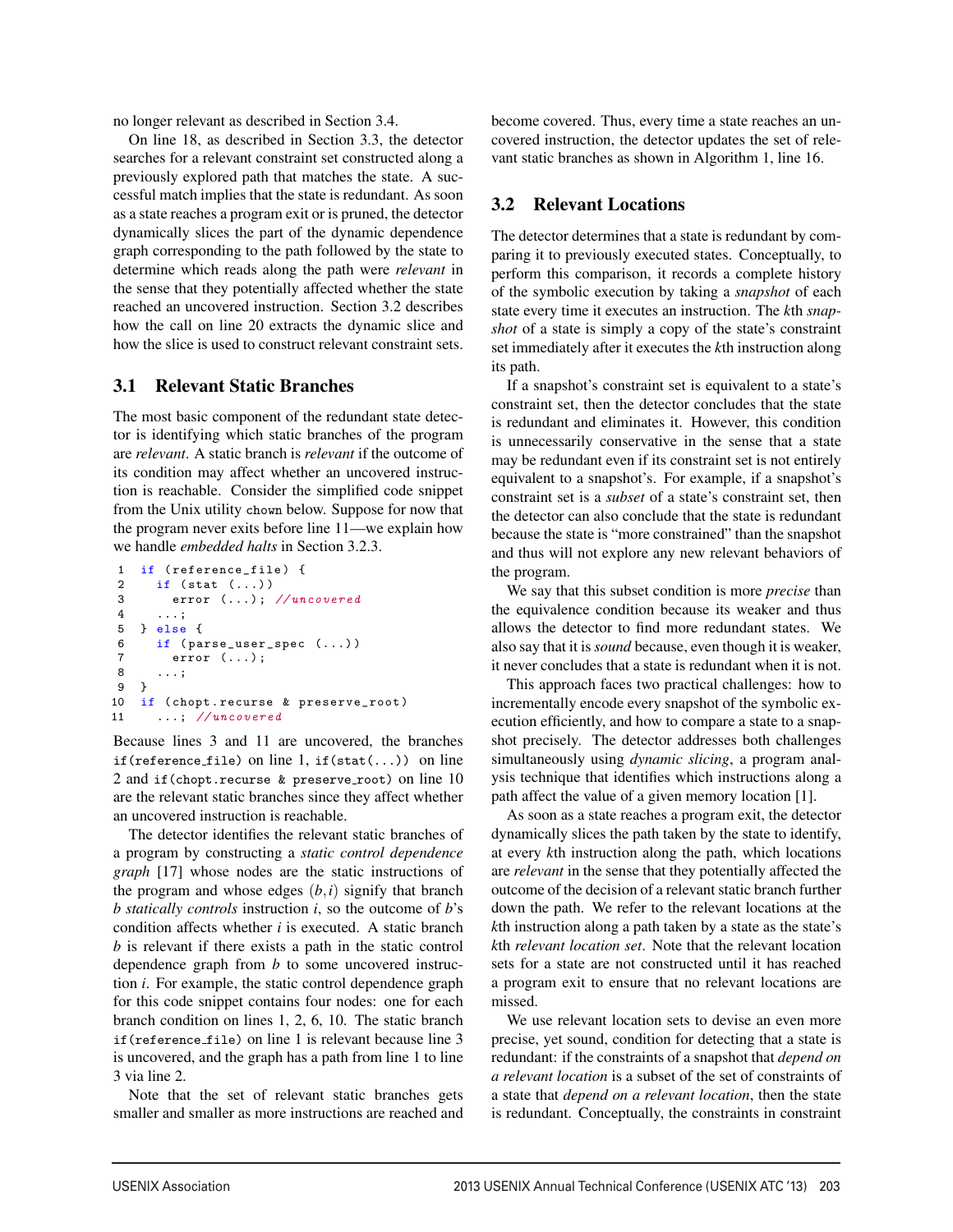set ∆ that depend on a location *l* are those that limit the possible values that *l* can have. Formally, let *L* be a set of relevant locations. The subset ∆|*<sup>L</sup>* of ∆ that depends on locations in *L* is recursively defined as the constraints in ∆ that use locations in *L* or locations that appear in some constraint in  $\Delta|_L$ . For example, the constraints in the set  ${a > b, b = 0, c = 1, d = 2}$  that depend on the locations  ${a, c}$  are  ${a > b, b = 0, c = 1}.$ 

We use the following abridged code snippet from the Unix utility chown to demonstrate relevant location sets. The symbols TRUE and FALSE in the code below are int constant variables assigned the values 1 and 0, respectively. Suppose the initial state consists of three command line arguments: the program name in  $\arg v[0]$ , a three-byte array of "unknowns" in argv[1], and a sixteen-byte array of "unknowns" in argv[2]. Further, suppose that lines 7 and 21 are the only uncovered lines.

```
1 chopt.recurse = FALSE;<br>2 preserve_root = FALSE;
    preserve\_root = FALSE;\ensuremath{\mathsf{3}}4 if (!strcmp(argv[1], "-R"))
 5 chopt.recurse = TRUE;
 6 if (!strcmp(argv[2], "--preserve -root"))
 7 preserve_root = TRUE; //uncovered
 8
9 if (reference_file) {
10
11 chopt . user_name = uid_to_name (...);
12 chopt . group_name = gid\_to\_name(...);13 } else {
14 ...
15 if (!chopt.username && chopt.group_name)
16 chopt . username = "";
17 ...
18 }
19 if (chopt.recurse)
20 if (preserve_root)
21 ...; // uncovered
22 \quad \text{ok} = \text{chown\_file}(...,\& \text{chopt});23 exit ( ok );
```
The branches on lines 6, 19, 20 are the only relevant static branches because they control the only uncovered instructions as discussed in Section 3.1. Consider the state that takes the path through lines 1-6, 8-12, 19, 22, 23. As soon as it reaches the program exit on line 23, the detector constructs relevant location sets at every point along the path, which are shown in the table below.

| Line.                    | <b>Relevant Location Set</b>                |
|--------------------------|---------------------------------------------|
| $1 - 3$                  | $\{$ TRUE, $\arg(y[2][0], \arg(y[1][02])\}$ |
|                          | $\{ TRUE, argv[2][0], argv[1][02] \}$       |
| $\overline{\phantom{1}}$ | $\{ TRUE, argv[2][0] \}$                    |
|                          | $\{$ chopt.recurse, $\arg v$ [2] [0] $\}$   |
| $8 - 12$                 | $\{$ chopt.recurse $\}$                     |
| 19                       | $\{ \text{chopt}.\text{recursive} \}$       |
| 22                       |                                             |
| 23                       |                                             |

On line 23, the relevant location set is trivially empty because it is a program exit. On line 22, it is empty because no relevant static branches are reachable on the path from this point onward. Now on line 19, the detector determines that chopt.recurse is a relevant location at this point because it affects the decision of the relevant static branch on line 19. On lines 10-12, chopt.recurse is also relevant for the same reason. Note that preserve root is not relevant on these lines because even though it *statically* controls an uncovered instruction, it does not *dynamically* control the uncovered instruction, since it is not read along the path taken by the state.

Now, on lines 8 and 9, the relevant location set is still {chopt.recurse} and does not include reference file. Even though reference file is read by a branch condition along the path, it does not affect the decision of a *relevant* branch. The power of the detector is demonstrated here: it is capable of reasoning that the entire if-else block on lines 9-18 does not affect whether the uncovered instruction on line 21 is reachable and can thus be ignored, keeping the number of relevant locations small, which is valuable when comparing a snapshot to a state: the fewer of a snapshot's constraints that need to appear in the state's constraints, the greater the chance of soundly concluding that the state is redundant.

On line  $6$ ,  $\arg v$ [2][0] is included in the relevant location set because this location is used by the condition of the relevant static branch on line 6 via the call to strcmp.

Now, on line 5, chopt.recurse is replaced by the constant TRUE in the relevant location set. Conceptually, the location chopt.recurse is not relevant at this point because the write on line 5 which affects the decision of the relevant static branch on line 19 has not occurred on the path yet. The location TRUE, however, is now relevant because it is used by the assignment to compute a value that is written to a relevant location. In Section 3.5 we describe a way to handle locations that have the same value across all paths, such as TRUE, in a special way that reduces the overhead of the detector.

Finally, on line 4,  $argv[1][0..2]$  is included in the relevant location set because it is used by the condition of the branch on line 4 that dynamically controls the write of the relevant location chopt.recurse. In the remainder of this section, we describe how the relevant location sets are constructed in the general case. First we describe how the *dynamic dependence graph* is constructed in Section 3.2.1 and then, in Section 3.2.2, how relevant locations are inferred by slicing the graph with respect to relevant static branches.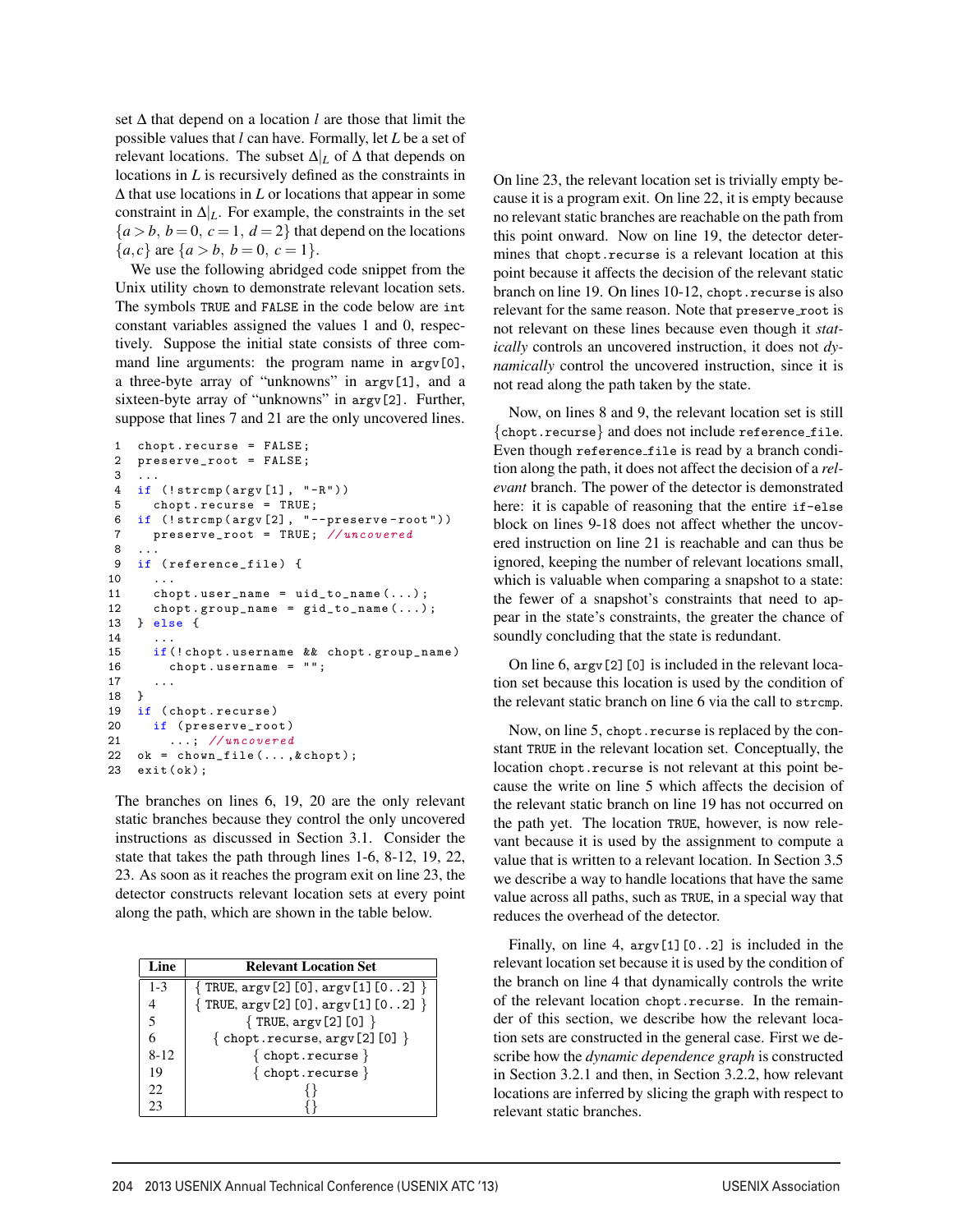#### 3.2.1 Dynamic Dependence Graph

Throughout symbolic execution, the detector records the dependencies between executed instructions along each path by incrementally updating the *dynamic dependence graph* whose nodes are byte-level writes and whose edges are either *data*, *control*, or *potential* dependencies [1, 2]. A write  $w_2$  performed by instruction *i* is *datadependent* on another write  $w_1$  if *i* reads  $w_1$ . A write  $w_2$ is *control-dependent* on a write  $w_1$  if a branch that reads *w*<sub>1</sub> dynamically controls *w*<sub>2</sub>. A write *w*<sub>2</sub> is *potentiallydependent* on a write  $w_1$  if a branch that reads  $w_1$  statically controls assignment  $e_2 := e$  not along the path and  $e_2$  aliases the static location of  $w_2$ .

Inferring data and control dependencies is straightforward because it requires reasoning about parts of the executed path only, and not other parts of the program. In contrast, inferring potential dependencies is challenging because it requires reasoning about both the executed path as well as static locations on non-executed paths. Consequently, potential dependencies require a sound, interprocedural aliasing analysis. Our implementation uses a sound, highly precise intraprocedural pointer analysis to resolve non-escaping aliases and a sound, scalable, yet coarse interprocedural alias analysis to resolve escaping aliases [13]. While state-of-the-art, sound aliasing analysis is notoriously imprecise, in Section 3.6, we describe a technique that allows the detector to recover from some of the precision loss. Note that this imprecision only affects the detector's ability to identify redundant states; it does not affect the completeness of the symbolic execution and does not cause it to report false positives.

#### 3.2.2 Dynamic Slicing

This section describes how, in general, the dynamic dependence graph is sliced with respect to relevant static branches in order to infer relevant location sets. One slight complication, however, is that symbolic execution paths are not linear, but rather form trees, because a state may fork into several states. Thus, the detector cannot construct the *k*th relevant location set until *all* states generated by forks *after* the *k*th instruction have reached a program exit.

When a state reaches a program exit, the detector starts from the end of the path taken by the state and constructs the relevant location set  $L_k$  at the  $k$ th instruction along the path. Let  $C_k$  be the *relevant control set* used as an intermediate set for constructing relevant location sets that consist of the dynamic branches that control the *k*th instruction. The sets  $L_k$  and  $C_k$  are constructed as follows:

1. Compute  $L_k^{\cup}$ , which is the union of the relevant location sets at the immediate successor instructions of the *k*th instruction. Recall that an instruction along a path may have multiple immediate successor instructions if symbolic execution forked at that point.

- 2. Compute  $C_k^{\cup}$ , which is the union of the relevant control sets at the immediate successor instructions of the *k*th instruction.
- 3. If the *k*th instruction is a program exit, both *Lk* and  $C_k$  are empty.
- 4. If the *k*th instruction is a dynamic branch *b*, then add to  $C_k$  all of  $C_k^{\cup} - \{b\}$ , and also add to  $C_k$  the dynamic branch that controls *b*. If at least one of the following three situations hold, then add to  $L_k$ the locations used in the branch condition:
	- (a) *b* corresponds to a relevant static branch,
	- (b) *b* is in  $C_k^{\cup}$ ,
	- (c) some location in  $L_k^{\cup}$  potentially depends on *b*.
- 5. If the *k*th instruction is a dynamic assignment  $e_2$  := *e*<sub>1</sub> and the location of *e*<sub>2</sub> is in  $L_k^{\cup}$ , then add to  $C_k$  the dynamic branch that controls the assignment, and add to  $L_k$  all the locations read by the expression  $e_1$ .

#### 3.2.3 Irregular Control Dependence

The explanation of the detector thus far is not sound for programs that have irregular control flow introduced by *embedded halts* [17] which are instructions that terminate execution of the program, such as calls to exit and abort, that are distinct from the normal termination point. An embedded halt induces interprocedural control dependence from the branch that controls the halt to *any* statement statically reachable from that branch. These interprocedural control dependencies must be handled by the detector because, otherwise, it may not recognize a relevant location as relevant. By expanding the third step of the dynamic slicing algorithm in Section 3.2.2 as follows, the detector will soundly handle irregular control flow:

3. If the *k*th instruction is a program exit, then  $L_k$  is empty and  $C_k$  is the set of dynamic branches that control it.

#### 3.2.4 Inter-Path Dynamic Slicing

1

So far in this paper, relevant location sets have been constructed along a path only when the state reaches a program exit. Because the detector eventually prunes almost every state before the state can reach a program exit, very few paths have relevant location sets constructed along them. Consequently, the precision of the detector is severely limited: in general, the more relevant location sets that are constructed, the more opportunities the detector has to find a match for state and thus to prune it.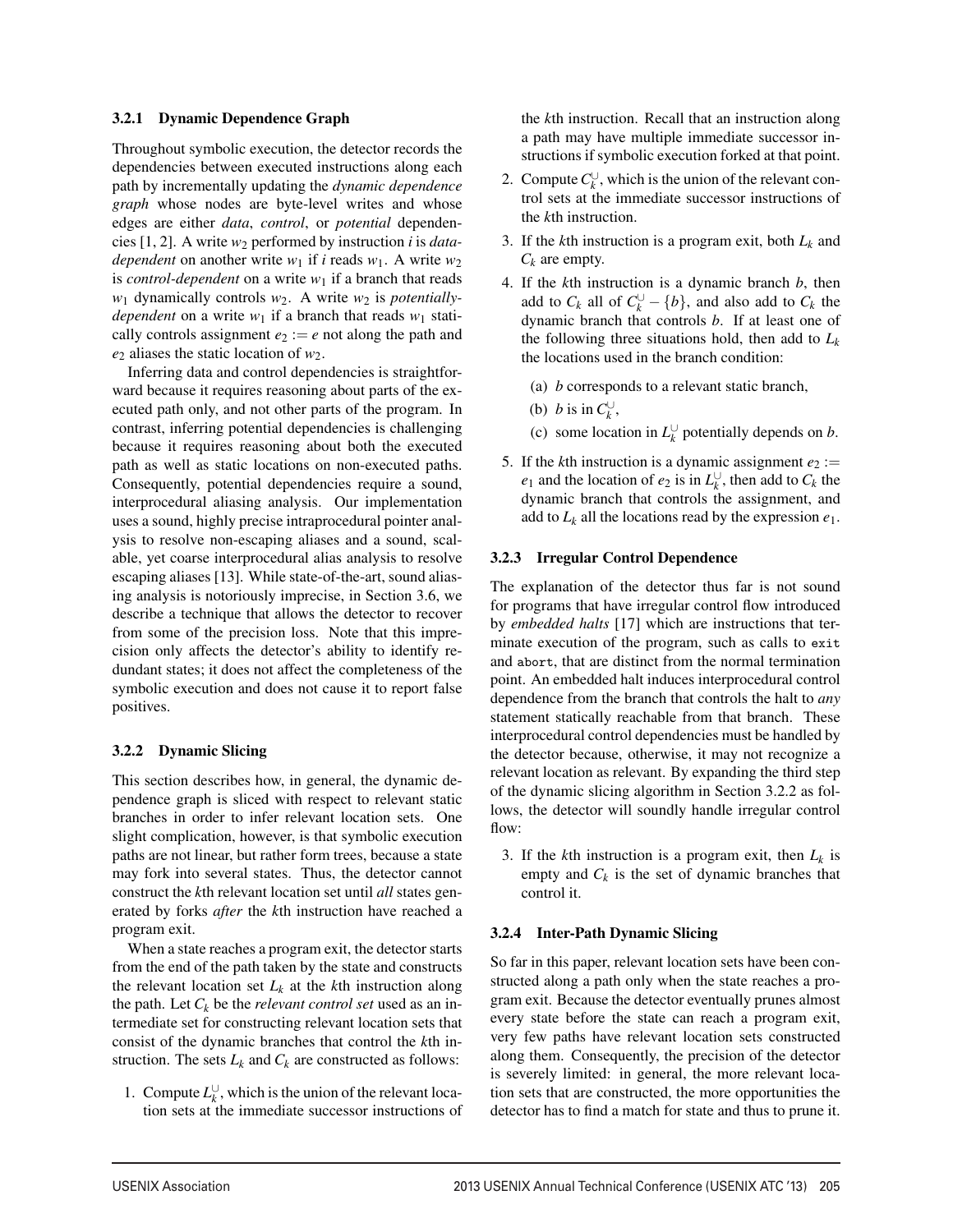We add an additional step to the dynamic slicing algorithm in Section 3.2.2 to give the detector the ability to construct relevant location sets along paths taken by states that are pruned before they reach a program exit:

6. If the *k*th instruction is the last instruction along the path of the state that was matched and pruned by the relevant location set  $L'_j$ , then add to  $L_k$  all of  $L'_j$  and add to  $C_k$  all the dynamic branches that control the *k*th instruction.

The effect of this additional step allows the dynamic slicing algorithm to incorporate the slicing result of previously explored paths to construct relevant location sets along new paths of pruned states.

# 3.3 State Matching

A state is redundant if it *matches* any snapshot, which occurs when the following conditions hold. Let *L* be the relevant location set that corresponds to the snapshot.

- 1. The state and the snapshot are at the same *contextsensitive static instruction*. A state's *contextsensitive static instruction* is a pair consisting of (1) the state's program counter and (2) the sequence of call instructions on its call stack.
- 2. The snapshot constraints that depend on *L* are a subset of the state constraints that depend on *L*.

Recall from Section 3.2 that the constraints of a constraint set that depend on a location *l* are those that limit the possible values that *l* can have in a satisfying assignment.

Throughout Section 3, we use the concept of snapshots to explain how the detector works. However, our implementation never explicitly constructs these snapshots because the time and space overhead of allocating millions of constraint sets, each of which contains tens of thousands of constraints is prohibitively expensive. Instead, the detector exploits the fact that the matching conditions above only need the constraints of a snapshot that *depend on relevant locations*, called the *relevant constraints* of the snapshot. The set of relevant constraints of a snapshot is 100X smaller than its entire set of constraints.

# 3.4 Dynamic Refinement

In this section we describe a technique that increases the detector's precision as symbolic execution covers more and more of the program. Recall from Section 3.1 that relevant static branches are those that control uncovered instructions, and a location is relevant if it affects the decision of a relevant static branch. Thus, as symbolic execution covers more uncovered instructions, the fewer the

relevant static branches, and the fewer the relevant locations, and thus the more chances the detector has to find a match for a state.

As soon as symbolic execution reaches an uncovered instruction, the detector iterates over all the relevant location sets and removes any locations that were included because that line was previously uncovered.

This dynamic refinement of relevant location sets substantially improves the precision of the detector, making it possible to exhaustively explore the entire state space on some benchmarks, *proving* that any remaining uncovered instructions are dead code with respect to the environment without any false positives or false negatives.

## 3.5 Single-Valued Locations

In this section, we describe an optimization that reduces the overhead of the detector by exploiting the fact that, in practice, more than half of the locations that appear in relevant constraint sets are *single-valued*, meaning they have the same value written to them along every path explored thus far by symbolic execution. Note that a single-valued location is not necessarily constant; it may be that the symbolic execution will eventually explore a path that writes a different value to the location. Thus, a location that is *single-valued* for the first few minutes of symbolic execution may not be single-valued thereafter. These locations are prevalent in programs that extensively use libraries because the majority of locations are typically initialized to a single value and then mostly read and rarely overwritten with a different one.

The detector exploits this observation by removing single-valued locations from relevant constraint sets, thus reducing the sizes of the sets, and consequently, reducing overhead substantially. The optimization is sound and does not introduce a loss in precision.

One difficulty with implementing this optimization is that a location *l* may be single-valued for the first *n* symbolically executed instructions, but on the  $n+1$  instruction, a different value may be written to it. At this point, the detector may become unsound and prune a nonredundant state because a relevant constraint set constructed before this point may have previously removed *l*. To ensure that soundness is maintained, as soon as *l* is written-to with a different value, the detector identifies which relevant constraint sets previously removed *l* and re-adds *l* to them before executing the  $n+2$  instruction. This refinement step requires re-slicing the paths along which *l* was removed.

# 3.6 Relevant Search Heuristic

8

One source of imprecision in the detector is the use of a sound, coarse, interprocedural alias analysis to infer po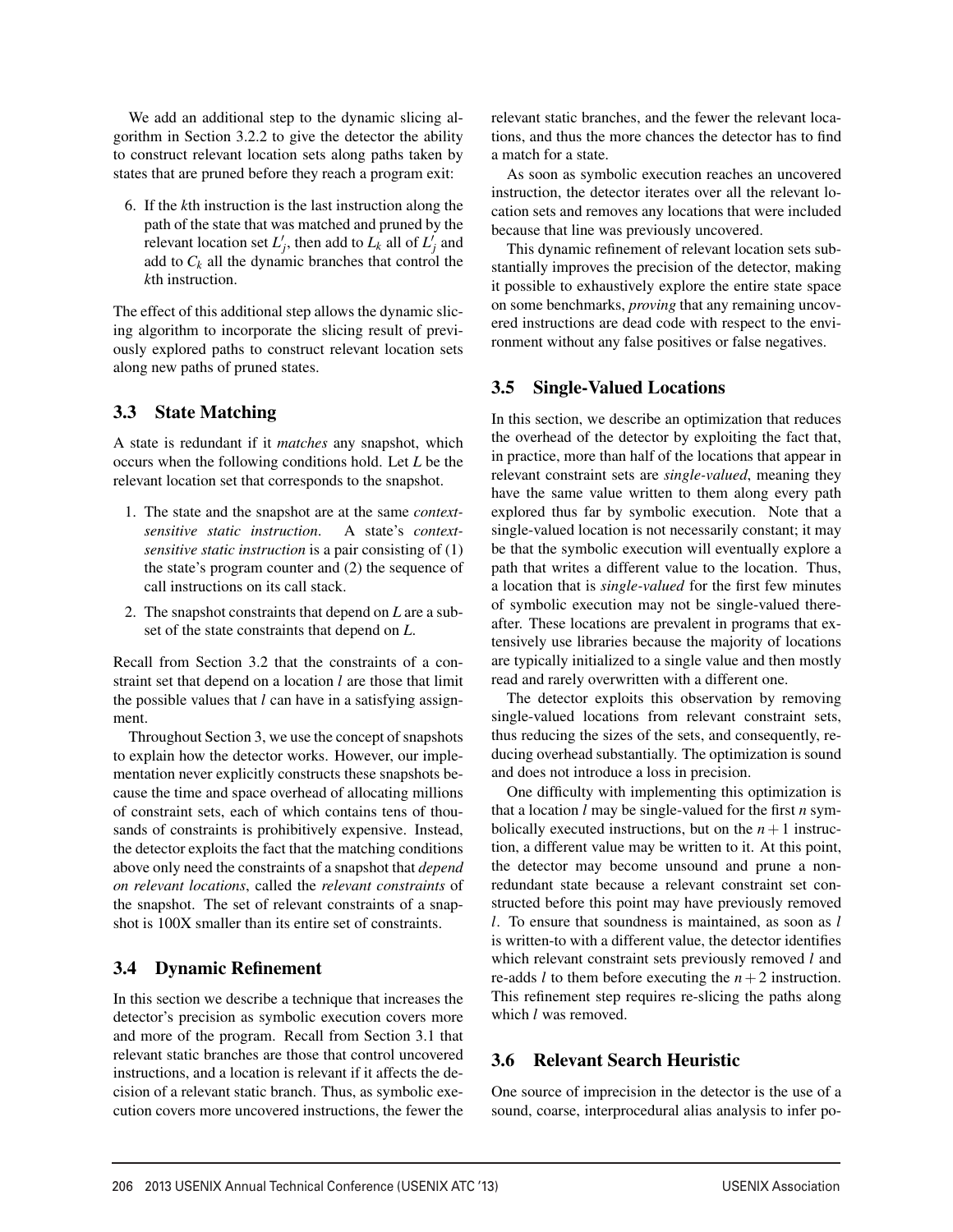tential dependencies as described in Section 3.2.1. Consequently, locations that are not actually relevant may be inferred as such. To recover from this loss of precision, the detector keeps *two* relevant location sets at each instruction along a path: one relevant location set is constructed *soundly* by slicing through data, control and potential dependencies in the dynamic dependence graph, and the other is constructed *unsoundly* by only slicing through data and control dependencies.

Throughout the entire symbolic execution, the detector uses only sound relevant location set to prune states. However, simultaneously, the detector incorporates the unsound relevant location sets into its search strategy by giving priority to states that do *not* match any unsound relevant location set. This technique substantially decreases the time it takes to reach the maximum coverage of a program. Intuitively, it is effective because it gives preference to states that are the most "different", in a relevant way, from any other previously explored state, and thus are more likely to reach an uncovered instruction.

### 3.7 Efficient State Matching

As discussed in Section 3.3, after each executed instruction, the detector searches for a match of a state by comparing it to all the relevant constraint sets at the same context-sensitive static instruction. A straightforward implementation will perform this search by comparing the state to each relevant constraint set individually.

Unfortunately, even programs with fewer than ten thousand lines of code will have thousands of unique relevant constraint sets at each program point, and each set may contain hundreds of constraints. Thus, comparing a state to each relevant constraint set individually after each executed instruction is prohibitively expensive. To address this challenge, the detector constructs, at each context-sensitive static instruction *pc*, a *decision tree* [16] that organizes relevant constraint sets at *pc* in a manner that makes searching for a match efficient. A decision tree is a highly effective data structure for this search problem because it can exploit the fact that the relevant constraint sets at a program point share many common locations.

Consider the following seven relevant constraint sets at context-sensitive static instruction *pc*.

|  |  |  |                          |  | 1. $\{x = 2, y = 4, u = 10\}$   |  |
|--|--|--|--------------------------|--|---------------------------------|--|
|  |  |  |                          |  | 2. $\{ x = 2, y = 5, u = 10 \}$ |  |
|  |  |  | 3. $\{ x = 1, u = 10 \}$ |  |                                 |  |
|  |  |  | 4. $\{x = 3, u = 11\}$   |  |                                 |  |
|  |  |  | 5. $\{ x = 2, u = 11 \}$ |  |                                 |  |
|  |  |  |                          |  | 6. $\{ x = 2, u = 10, w = 6 \}$ |  |
|  |  |  |                          |  | 7. $\{ x = 2, u = 10, w = 7 \}$ |  |
|  |  |  |                          |  |                                 |  |

Suppose that the current state is also at *pc* and has constraints  $\{x = 2, y = 4, z = 8, u = 11\}$ . If the state is



Figure 3: The decision tree for the seven relevant constraint sets in Section 3.7.

compared to each relevant constraint set individually, the detector would need to perform eighteen lookups in the state's constraint set, one for each relevant constraint. However, by organizing these relevant constraints sets into a decision tree, only four lookups are required.

Figure 3 shows the decision tree for the seven relevant constraint sets above. Each of the tree's non-leaf nodes is labeled with a location *l*, and its outgoing edges are labeled with the possible values associated with *l* in the relevant constraint sets. If *l* does not appear in every relevant constraint set, then it may have an outgoing edge labeled undef. Each relevant constraint set is associated with exactly one of the nodes. In the figure, the node for location x has three outgoing edges, one for each of the possible values that x is constrained to. The node for location y has an outgoing edge labeled undef because it is not constrained in some relevant constraint sets.

The decision tree is used to search for a relevant constraint set that matches the state. The search process starts at root node x, so x is looked up in the state and is found to have the value 2. Thus, the search process moves to the child whose incoming edge has the value 2, which is node y. Then, y is looked up in the state and is found to have the value 4. Thus, the search process moves to the child whose incoming edge has the value 4 and contains the relevant constraint set  $\{x = 2, y = 4,$  $u = 10$ . Now, the search process checks if this relevant constraint set matches the state entirely. The locations x, y and u are looked up in the state to see if they have the same values in the relevant constraint set, that is, 2 and 11, respectively. They do not match on the location u, so the state does not match this relevant constraint set. Because the current node is a leaf, the search process ends, which means that the state does not match any of these relevant constraint sets. Thus, by using a decision tree for the search process, only four lookups were necessary in this example, compared to eighteen lookups if the relevant constraint sets were compared individually.

In general, the search process starts at the root node of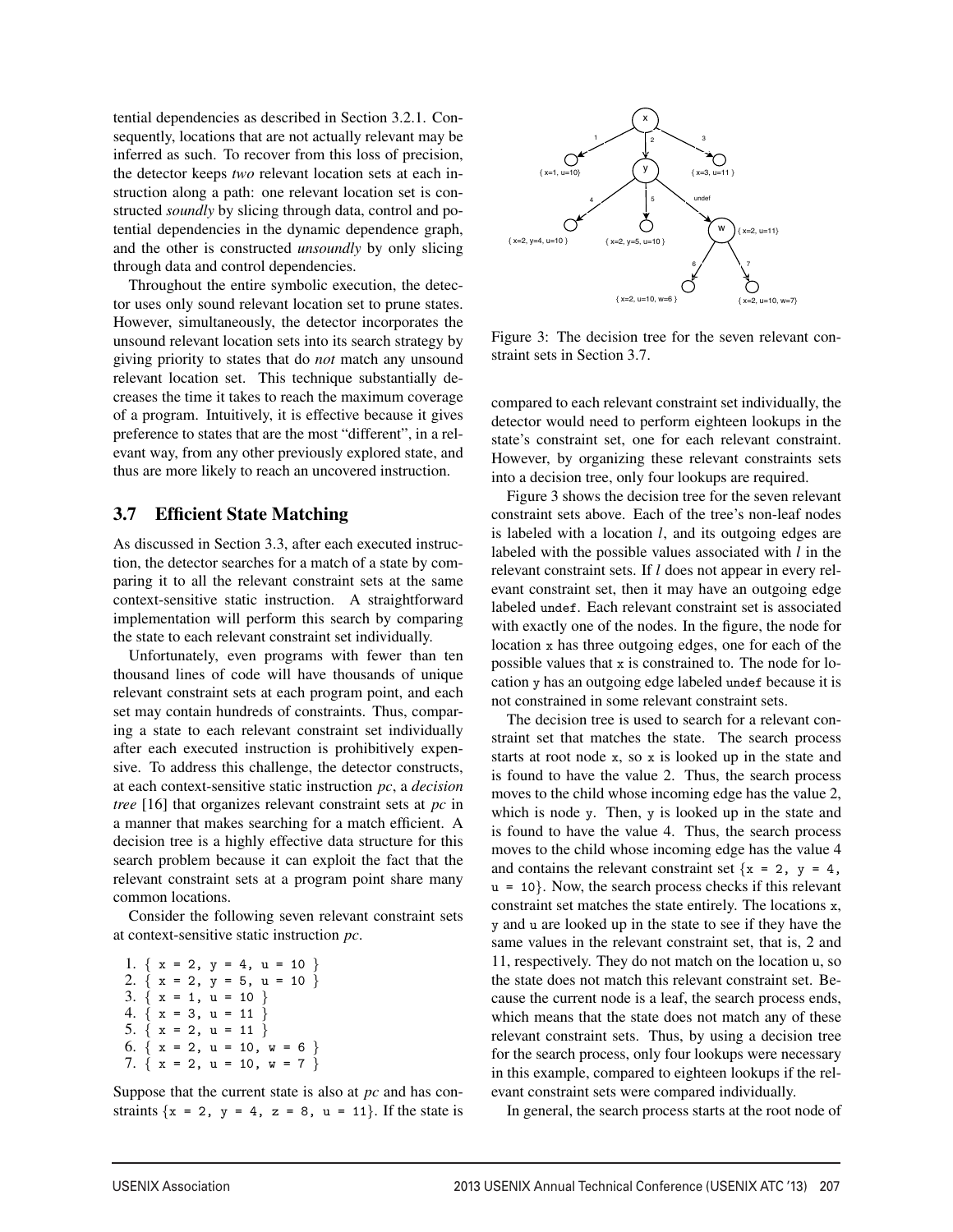

Figure 4: The different stages of the decision tree in Figure 3 as each of the first five relevant constraint sets in Section 3.7 is incorporated.

the decision tree and performs the following steps until either a match or a conflict is found. Let *t* be a non-leaf node representing a location *l*. If *l* is defined by the state, let  $\nu$  be its value. There are three possibilities:

- 1. If *l* is defined in the state and if *t* has an outgoing edge labeled *v* to a node *s*, then the search proceeds to *s*.
- 2. If *l* is defined in the state and if *t* has no outgoing edge labeled with *v*, then a conflict is found and the search process at this node ends without finding a match.
- 3. If *l* is undefined in the state, the search proceeds to each child node of *t* individually.

Construction. Even for programs with fewer than ten thousand lines of code, thousands of new, relevant constraint sets are generated during each minute of symbolic execution. Thus, the construction of these decision trees must be *incremental*: every time a relevant constraint set

is generated, it must be efficiently incorporated into the already existing decision tree.

Figure 4 shows how the decision tree in Figure 3 is constructed incrementally as each of the first five relevant constraint sets above are added. Initially, the decision tree contains a single, empty root node. The first set { x  $= 2$ ,  $y = 4$ ,  $u = 10$  } is simply added to the root node. When the second relevant constraint set  $\{x = 2, y =$ 5,  $u = 10$  } is added, the root node is labeled with the location that has most number of distinct values, which is y because it takes on the two values, 4 and 5, whereas locations x and u each only take on a single value. Then, two child nodes are added, one for each distinct value of y. The relevant constraint set  $\{x = 2, y = 4, u = 10\}$ } is placed at the child node for value 4 and  $\{x = 2, y\}$  $= 5$ ,  $u = 10$  } at the child node for value 5.

Conceptually, y is chosen because it splits the relevant constraint sets into as many partitions as possible, thus minimizing the number of lookups needed to find matching relevant constraint sets. If either x or u was chosen, no partitioning would have been possible. In general, the split heuristic used by the decision trees to minimize the number of lookups is to select locations that maximize the number of partitions at each level of the tree.

Next, the third set  $\{x = 1, u = 10\}$  is added to the root node because it does not have a constraint for y, and it is the only such set. Once the fourth set  $\{x = 3, u\}$  $= 11$  } is added, a new child node labeled x is created whose edge from the root node is labeled undef. Both the third and fourth sets are placed at separate child nodes of this x node.

Now, once the fifth set  $\{x = 2, u = 11\}$  is added, the location x takes on three distinct values whereas y only takes on two distinct values. Consequently, the split heuristic is violated at the first level of the tree. As a result, the tree is rebuilt from scratch to have location x at the root node and a node labeled y as one of its children.

We use two additional optimizations to further reduce construction overhead:

- 1. Relevant constraint sets are added to a decision tree *lazily*. Instead of incorporating the constraint set immediately after it is generated, the detector waits until a state actually needs to match itself against the corresponding decision tree.
- 2. Only the specific subtree of the decision tree that violates the split heuristic is rebuilt from scratch. The remaining portion of the tree remains intact.

### 4 Evaluation

 $\overline{1}$ 

We implemented our state space reduction analysis by augmenting a copy of the open source version of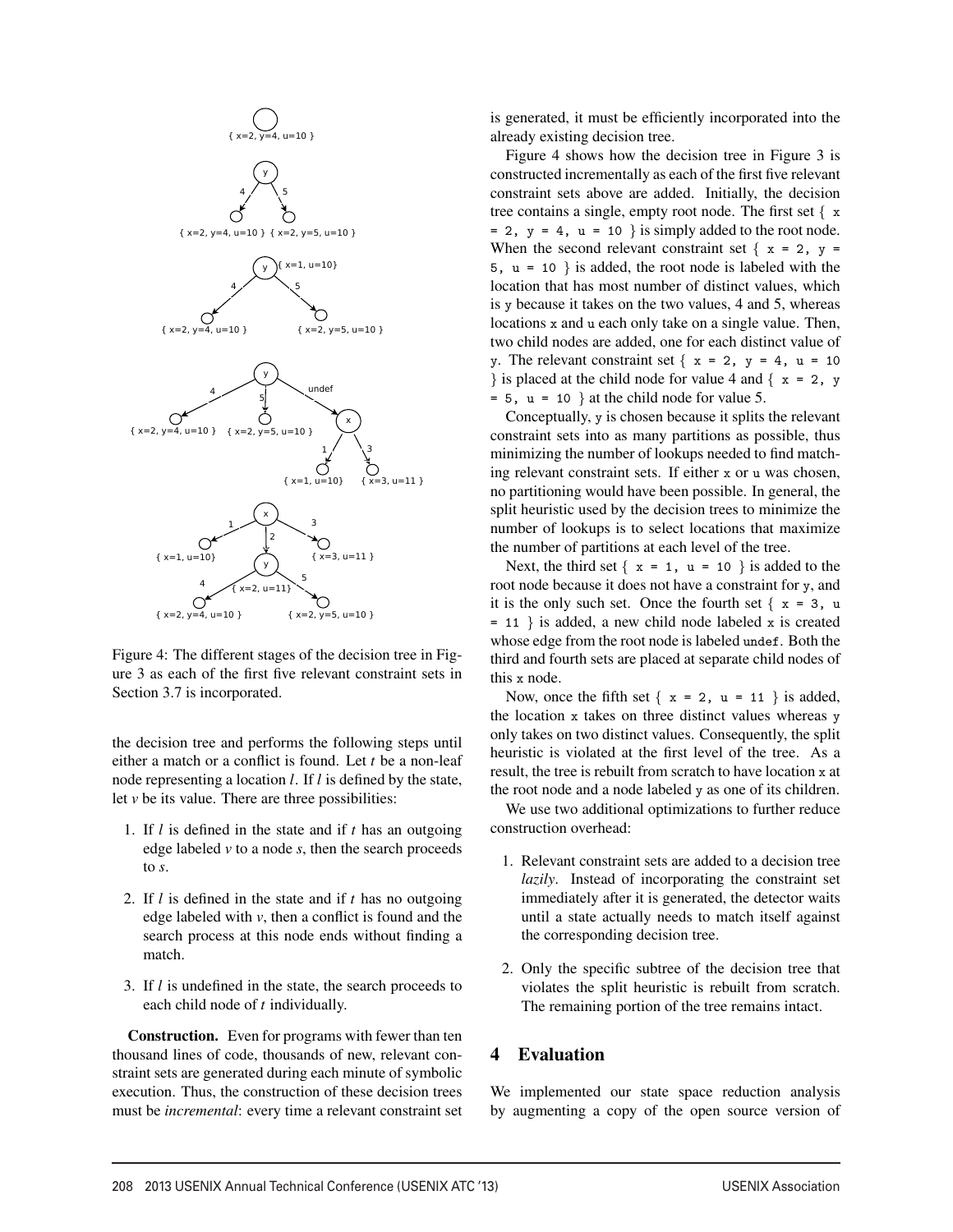KLEE [5], a symbolic virtual machine capable of automatically generating test inputs for complex programs such as device drivers, network drivers, and utility programs written in C. For the remainder of this paper, we refer to this unmodified open source version of KLEE as KLEE-BASE, and we refer to our augmentation of KLEE with our state space reduction analysis as KLEE-REDUCE. In this section, we discuss the details of our implementation that enabled us to achieve the orders of magnitude improvement in performance.

KLEE-BASE performs symbolic execution over LLVM bytecode instructions starting from several initial states, each with different numbers and sizes of symbolic objects representing the program's arguments. The initial states were generated using the following KLEE flags: --sym-args 0 1 10 --sym-args 0 2 2 --sym-files 1 8 --sym-stdout. We configured KLEE-BASE to use KLEE's best, built-in heuristic search strategy for line coverage, which is specified using the flags: --use-random-path --use-interleaved-covnew-NURS --use-batching-search

--batch-instructions=10000.

This section measures how KLEE-REDUCE performs compared to KLEE-BASE on three metrics: (1) how much faster it reaches the same statement coverage, (2) how much more statement coverage it gets, and (3) how many more programs have their state spaces exhausted.

Our benchmarks consist of 66 programs from the GNU Coreutils utility suite, a diverse set of systemintensive, complicated programs that form the core userlevel environment installed on millions of computer systems. They are the same benchmarks used in the original KLEE paper [5] and are among the largest and most complex benchmarks that constraint-based automatic input generation has been shown to run on for code coverage. The reader is referred to Figure 4 in [5] for the distribution of program sizes.

We view Coreutils as a fair test for KLEE-BASE since it was used in the original paper [5]. For similar reasons, our experiments follow the original paper's methodology: each program was checked for one hour each with the same flags and with the same number (and sizes) of symbolic inputs.

Our experiments have two changes from the originals, which we do not expect to have substantive impact. First, the open source version of KLEE eliminated some flags used by the original system, so we obviously could not use them. Second, we only checked 66 of the 89 possible utilities since the others either had errors when run on our 64-bit machine (the original KLEE-BASE results were on 32-bit) or were so small that they reached the maximum possible coverage in under ten seconds. The sizes of these 66 utilities varied from 6.6 K to 29 K instructions of *optimized* LLVM bytecode (using

the --optimize KLEE flag) with a median size of 12.6 K. All together, they sum to 905 K instructions.

Speedups. We calculated speedup as follows:

- 1. Ran each program for one hour with KLEE-BASE and one hour with KLEE-REDUCE .
- 2. Recorded the maximum coverage *Cmax* that both KLEE-BASE and KLEE-REDUCE were able to reach.
- 3. Recorded the times  $T_{base}$  and  $T_{red}$  at which KLEE-BASE and KLEE-REDUCE reached *Cmax*, respectively.
- 4. Calculated the speedup as *Tbase*/*Tred*.



Figure 5: Log-scale speedups of how many times faster KLEE-REDUCE reaches the same statement coverage as KLEE-BASE.

Figure 5 uses a log scale to show the relative speedup, sorted from least to most. A bar below 1.0 means KLEE-REDUCE ran slower than KLEE-BASE and a bar above 1.0 means that it ran faster. As can be seen from the results, KLEE-REDUCE gives enormous speedups on the vast majority of benchmarks. KLEE-REDUCE 's average speedup is  $50.5 \text{ X}$ , that is,  $50.5$  times faster than KLEE-BASE. Its median speedup is 10 X , the maximum is 717 X and its maximum slow down is 0.2 X . And, 54 out of 66 (82 % ) benchmarks had speedups greater than 1 X.

Table 1 shows the impact of KLEE-REDUCE on several metrics. Table 2 shows individual results from running KLEE-BASE and KLEE-REDUCE on the ten largest coreutils benchmarks.

Coverage. On 55 of the 66 (83 %) benchmarks, KLEE-REDUCE reaches at least the same coverage

 $\overline{1}$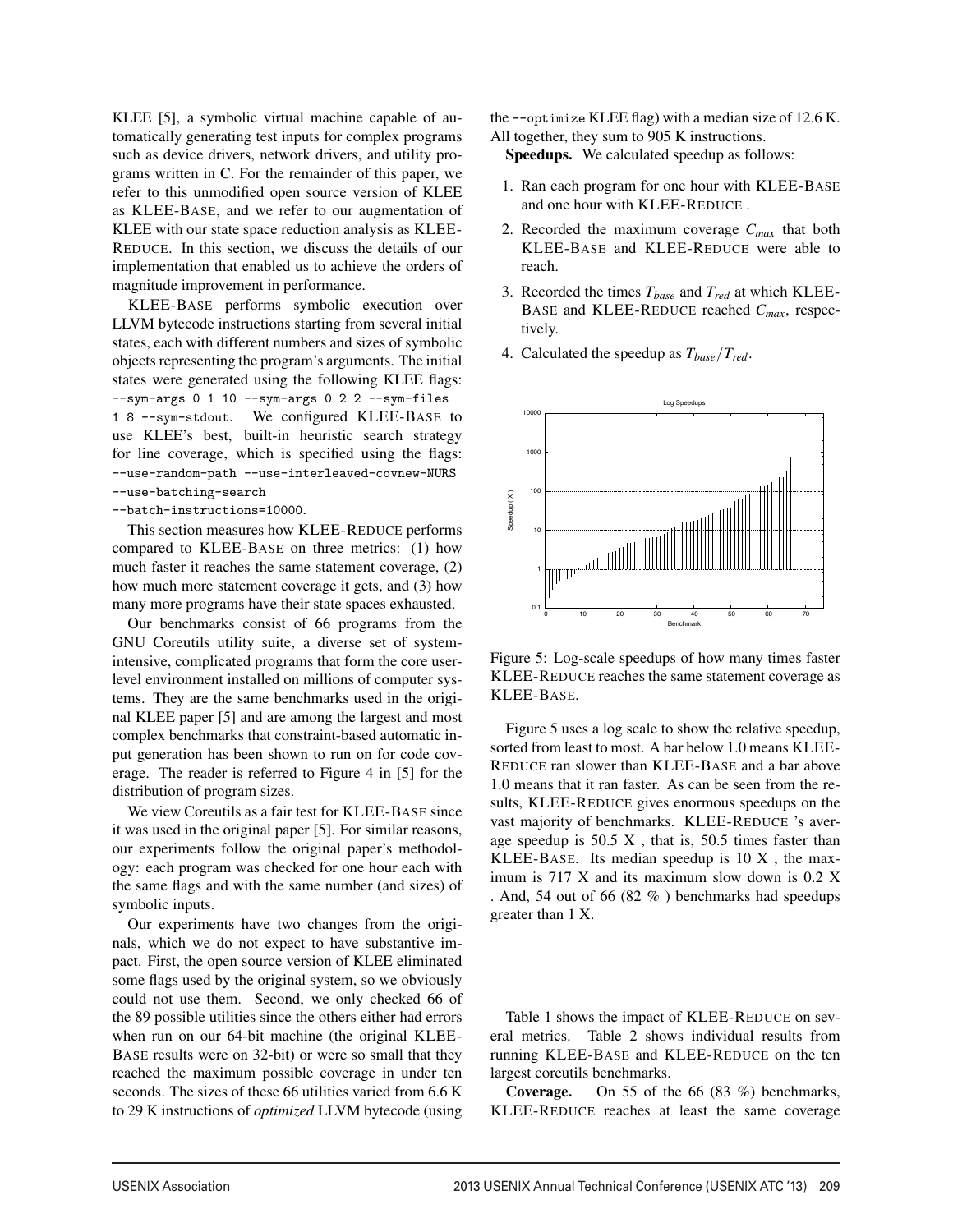| <b>Statistic</b>        | <b>BASE</b>  | <b>REDUCE</b> | <b>Reduction</b> |
|-------------------------|--------------|---------------|------------------|
| Instructions            | 1.8 billion  | 222 million   | 8 X              |
| Paths                   | 5,285,596    | 391,057       | 14 X             |
| <b>Oueries</b>          | 266,286      | 77.614        | 3.4 X            |
| <b>Query Constructs</b> | 24.3 million | 9.8 million   | 2.5 X            |
| Solver Time             | 20.6 hours   | 4.1 hours     | 5 X              |
| Solver Overhead         | 73%          | 37%           | 1.9 X            |

Table 1: Impact of KLEE-REDUCE on the number of instructions executed, paths generated, queries made, solver time, and solver overhead across all benchmarks.

|        |       | <b>KLEE-BASE</b> |       |       | <b>KLEE-REDUCE</b> |       |      |                       |
|--------|-------|------------------|-------|-------|--------------------|-------|------|-----------------------|
|        | T     | cov              | $T_c$ | T     | cov                | $T_c$ | X    | $\mathcal{cov}_{inc}$ |
| join   | 3,587 | 83.1             | 3,587 | 3.189 | 87.5               | 1.002 | 3.6  | 4.4                   |
| csplit | 1,686 | 70.4             | 1,686 | 3,163 | 77.8               | 1,322 | 1.3  | 7.4                   |
| stty   | 2.340 | 58.2             | 2,340 | 694   | 86.5               | 66    | 35.2 | 28.3                  |
| dd     | 3,353 | 40.3             | 3,353 | 1.999 | 44.5               | 137   | 24.5 | 4.2                   |
| tail   | 3,230 | 70.1             | 3,230 | 2.305 | 76.8               | 143   | 22.7 | 6.7                   |
| od     | 3.599 | 74.7             | 3.599 | 1,250 | 84.9               | 200   | 18   | 10.2                  |
| tr     | 2,839 | 60.6             | 2,839 | 1.164 | 64                 | 962   | 3    | 3.4                   |
| ptx    | 1.541 | 18.5             | 1.541 | 3.461 | 40.6               | 18    | 85.1 | 22.1                  |
| pr     | 234   | 57.2             | 29    | 54    | 39.4               | 54    | 0.5  | $-17.8$               |
| ls     | 298   | 34               | 92    | 82    | 29.5               | 82    | 1.1  | $-4.5$                |

Table 2: Individual results from running KLEE-BASE and KLEE-REDUCE on the ten largest coreutils benchmarks. *T* is time to reach the maximum coverage, *cov* is maximum coverage,  $T_c$  is time to reach the same coverage, *X* is relative speedup, and *covinc* is coverage increase.

as KLEE-BASE, and on 30 (45 %) KLEE-REDUCE reaches higher coverage. The average coverage increase is 3.8 % with a median of 2.5 % on the 54 benchmarks on which either KLEE-BASE or KLEE-REDUCE did not reach the maximum coverage possible given the modeled environment. Figure 6 shows the coverage increases for each benchmark.

Exhaustion. Our analysis eliminates states to the extent that on 12 out of 66 benchmarks (18 %), KLEE-REDUCE explores every state in the state space exhaustively, *proving* that any remaining uncovered lines are



Figure 6: Coverage increases

dead code with respect to the modeled environment. KLEE-BASE , on the other hand, was not able to explore the state space exhaustively on any of these benchmarks.

**Challenges.** Now, we discuss the 14 out of 66 (21 %) benchmarks that were either slower than KLEE-BASE or had lower coverage. On eleven of these 14 benchmarks, KLEE-REDUCE did not reach the maximum coverage of KLEE-BASE, and on the remaining three, it reached the maximum coverage but was slower than KLEE-BASE.

On seven of these 14 benchmarks, KLEE-REDUCE did not outperform KLEE-BASE because these particular benchmarks had especially high solver overhead, as they spent more than 90% of their time solving queries. Thus, there was less opportunity for KLEE-REDUCE to improve performance. Furthermore, KLEE-REDUCE is biased, by design, to explore deeper parts of the program which causes it to encounter harder queries.

On the other seven of these 14 benchmarks, KLEE-REDUCE did not outperform KLEE-BASE because it does not reason precisely enough about constraints that are inconsistent in general, yet, with respect to reaching uncovered lines of code, they are equivalent. For example, consider the following common code pattern that uses the libc read function, which returns either -1 on error, 0 on reaching the end-of-file, or a positive value denoting the number of bytes read into buf.

```
1 while (1) {<br>2 bytes_read
     bytes_read = read(fd, buf, sizeof buf);
3 if (bytes_read <= 0)
4 break ; // uncovered
5 ...
6 }
```
Suppose a state reaches line 3 with the constraint bytes\_read =  $5$ , and the detector tries to match it against a relevant constraint set with bytes\_read = 7. The detector will conclude that no match exists because it will see that these two constraints have different values for bytes read. However, with respect to reaching the uncovered line, they essentially match and thus the state should be pruned.

#### 5 Related Work

12

The closest antecedent to our work is Boonstoppel et al. [3]. They detect redundant states by comparing a state's *live* constraints against those of previous states that have reached the same context-sensitive program point, where a constraint is *live* if it involves a location that is read anywhere along the path taken by the previous state. They require that a depth-first search strategy is used for exploring states, which severely limits its ability to achieve high coverage. In contrast, our analysis works with any search strategy and only compares